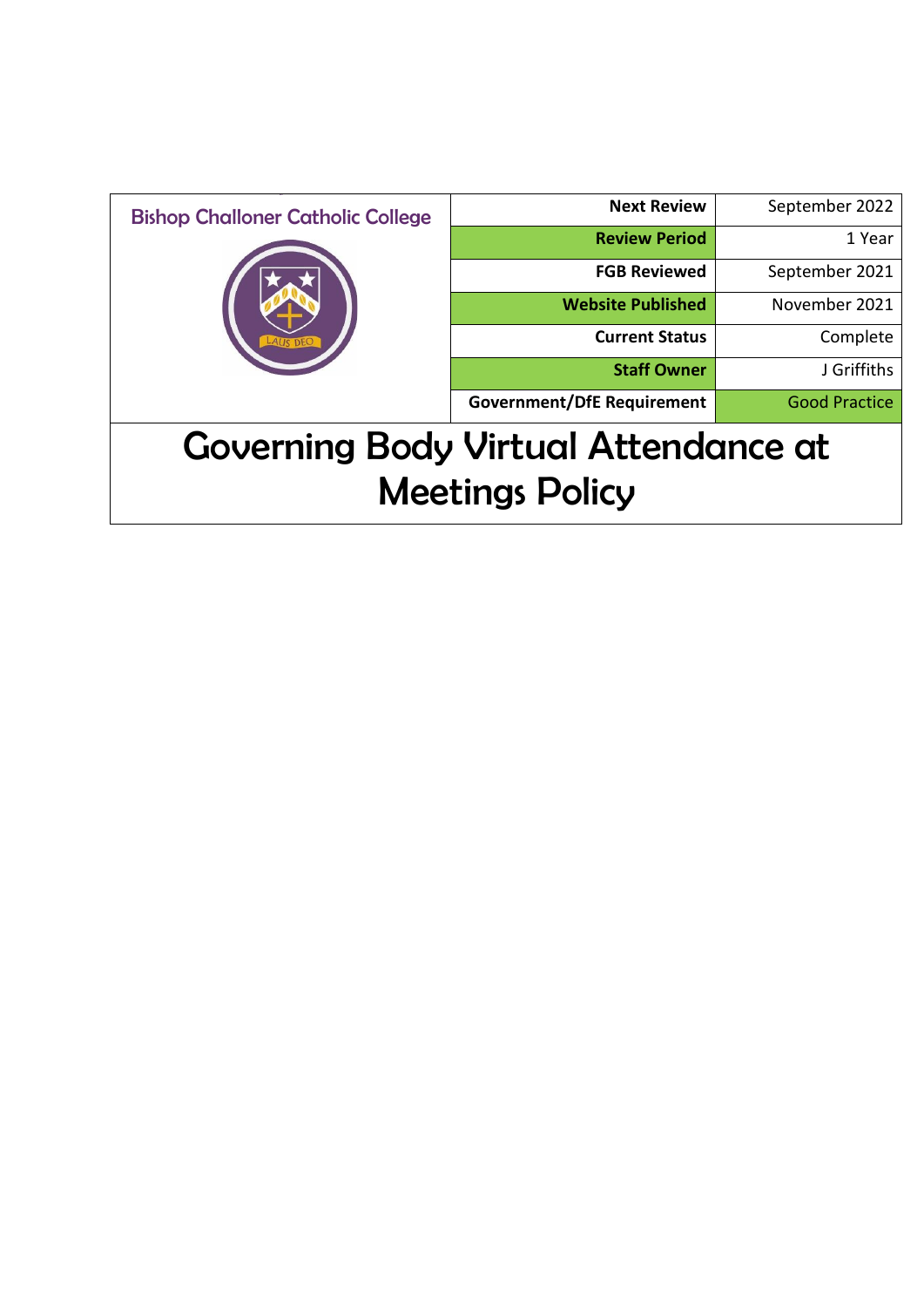# **BISHOP CHALLONER CATHOLIC COLLEGE**

## **VIRTUAL ATTENDANCE AT MEETINGS POLICY**

#### **Purpose**

The School Governance (England) (Roles, Procedures and Allowances) Regulations 2013 make provision for Governing Bodies of maintained schools in England to: "approve alternative arrangements for Governors to participate or vote at meetings of the governing body including but not limited to by telephone or video conference".

For the purpose of this policy "meeting" is defined as either a formally convened Governing Board (GB) or GB Committee meeting.

The rationale is to ensure each governor can make an informed decision through consideration of all papers submitted and governor discussion prior to voting.

#### **Equality impact**

This policy sets out how the GB will enable Governors to attend meetings remotely on the occasions this is required allowing them to have the ability to take part in meeting discussions and decisions.

This policy will ensure no Governor suffers from unfavourable treatment because of their work or caring duties.

#### **Responsibilities of school**

The school will ensure there will be available, provision of a secure method of virtual presence as required at all full governing board meetings and meetings of the governing board's committees.

### **Definitions**

*Face to Face Meetings* are meetings where the majority of Governors are physically present at the location listed on the meeting agenda.

*Virtual Attendance* at a meeting is where a governor is not physically present at the location listed on the meeting agenda but participates or votes at a meeting through virtual means including but not limited to telephone or video conference.

*Virtual Meetings* are meetings where the majority of Governors are not present at the same physical location and participate or vote at a meeting through *Virtual Attendance*.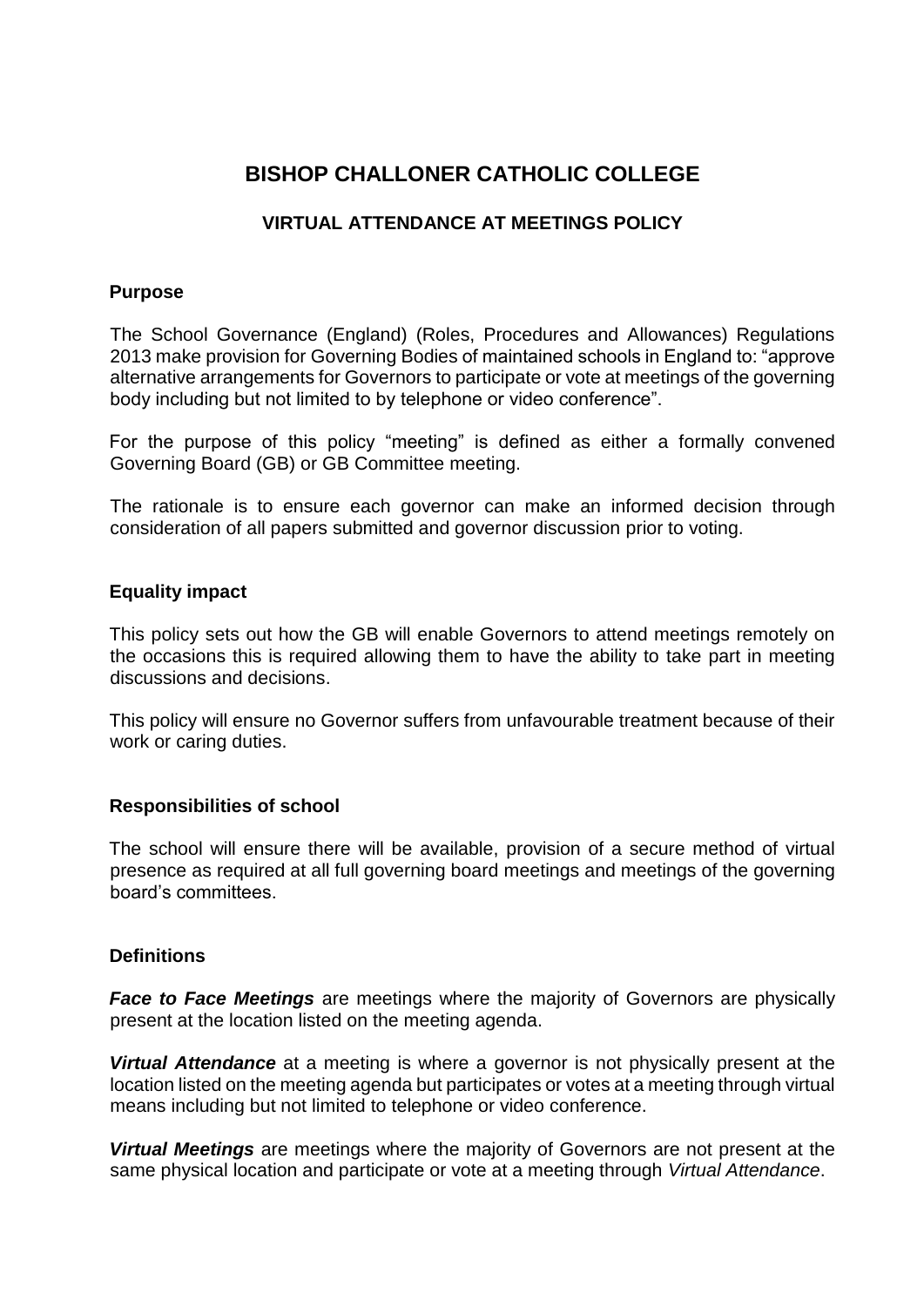### **SCHEDULING OF FACE TO FACE MEETINGS AND VIRTUAL MEETINGS**

The statutory full GB meetings and termly scheduled GB committee meetings will be *Face to Face Meetings*, except in exceptional circumstances agreed by the Chair.

Additional or extraordinary full GB meetings and GB committee meetings can take place as *Virtual Meetings* as long as the meeting is quorate.

# **VIRTUAL ATTENDEES WILL ENSURE:**

- 1. Virtual attendees must be aware of their surroundings. Confidentiality and sensitivity of information must be considered, and conversations must not be conducted in a place where they will be overheard, for example in an open public space. Confirmation of confidentiality should be declared at each meeting.
- 2. Governors in virtual attendance at any meeting of the GB must, under no circumstances, make any form of electronic recording of any part of the meeting, without the express permission from those in attendance at the meeting.
- 3. Those in virtual attendance must ensure they give full attention to the matters being discussed and avoid undertaking other tasks that may cause distraction for example, watching television, listening to background music, answering emails etc.
- 4. Virtual attendees must agree to undertake full participation in the whole meeting.
- 5. Governors should advise the Chair of Governors/Committee Chair as soon as practicable and within at least 7 days of the meeting, of a request to attend by virtual method and the reason for non-attendance in person. In the event of an unforeseen emergency, then as much notice is to be given as possible. In this situation it is to be at the sole discretion of the Chair as to whether remote participation is possible.
- 6. They can identify themselves to the satisfaction of the other attendees.

### **All Governors and Clerk should note:**

- 1. Virtual attendees may only vote on items where they have been presented with all the papers to be considered.
- 2. A request to attend a meeting remotely may be made by any governor to the Chair of the meeting. Priority will be given to requests of an emergency or equality nature.
- 3. A maximum of 3 Governors may attend virtually at each Governing Body meeting and 1 governor may attend virtually at each GB sub-committee meeting unless there are exceptional circumstances identified by the Chair.
- 4. No governor may attend more than 2 scheduled face to face meetings in a row remotely without attending a meeting in person unless there are exceptional circumstances.